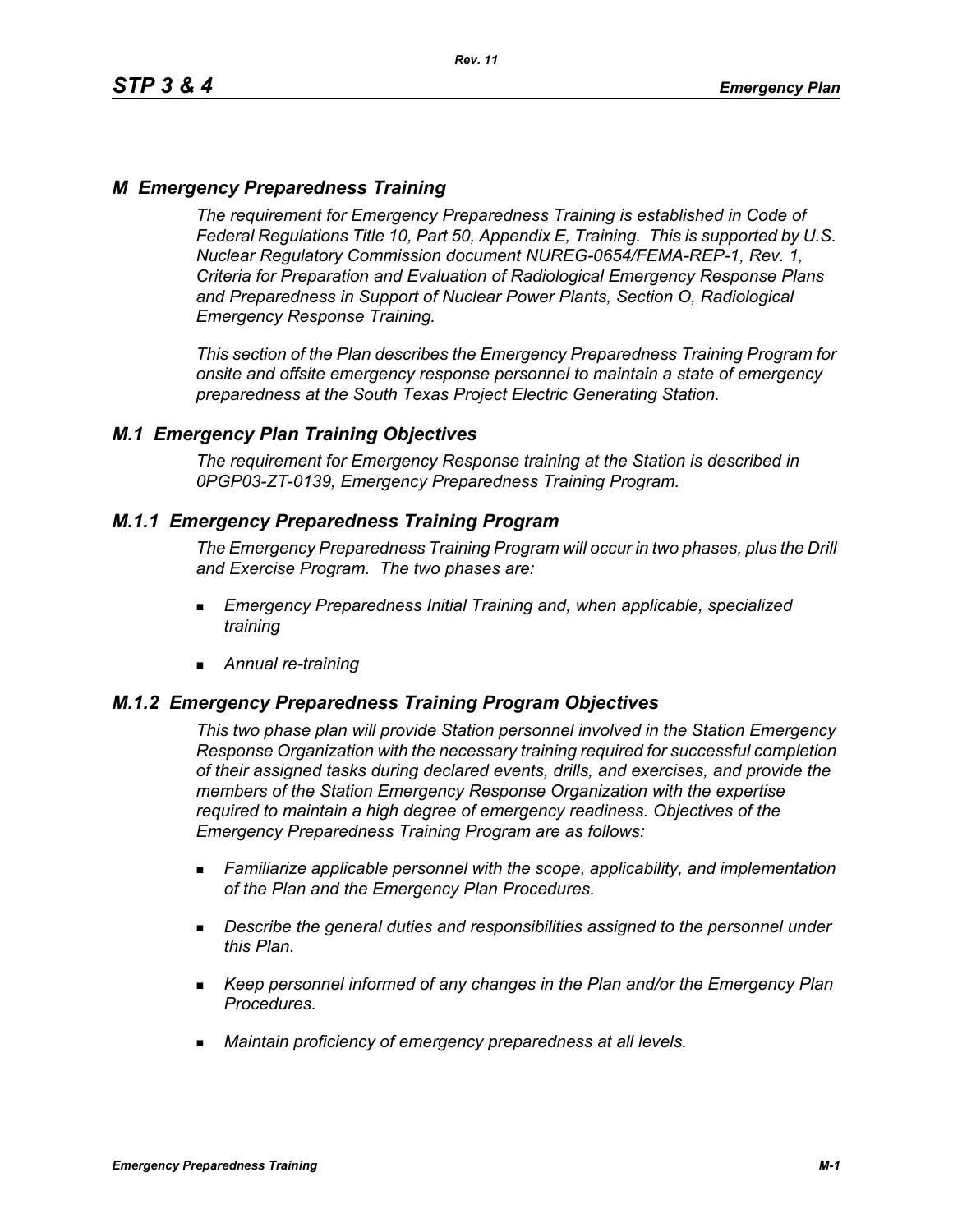## *M.1.3 Emergency Preparedness Training Program Content*

*To meet these objectives, the Emergency Preparedness Training Program will include, but is not limited to the following:*

- *General content of the Plan and procedures*
- *Location of emergency equipment and supplies*
- *Names, locations, and functions of the emergency response facilities*

*Rev. 11*

- *Use of Station communication systems*
- *Personnel accountability, assembly, and evacuation*

## *M.2 Overall Responsibility - Emergency Plan Training*

*The overall responsibility for assignment of Emergency Preparedness Training lies with the Supervisor, Emergency Response as described in approved Plant Procedures.*

## *M.2.1 Emergency Response Facility Managers*

*Each Emergency Response Facility Manager is responsible to ensure the personnel within their facility receive the training required to attend their duties in the Station Emergency Response Organization. Personnel assigned Station Emergency Response Organization duties are responsible to become familiar with their emergency response duties and responsibilities.*

#### *M.2.2 Emergency Response Organization Personnel*

*All Station Emergency Response Organization personnel are not required to have the in-depth training that is required of those personnel who will be in a management position during a declared event. However, cross-training is allowed.*

#### *M.2.3 Annual Retraining*

*Annually, Station personnel shall re-qualify for their position. The requalification may be accomplished by either classroom instruction or through the drill and exercise program by being a participant, mentor, coach, evaluator, or controller, but not as an observer. Multiple assignees to a given key Emergency Response Organization position may receive credit for the same drill if their participation is a meaningful and thorough opportunity to gain proficiency in the assigned position.*

## *M.2.4 Computer Based Training*

*Computer Based Training (CBT) is an acceptable equivalent method for classroom refresher training.*

#### *M.2.5 New Personnel Training*

*New personnel assigned to the Station shall attend applicable Emergency Plan Training prior to assuming any Emergency Response Organization position.*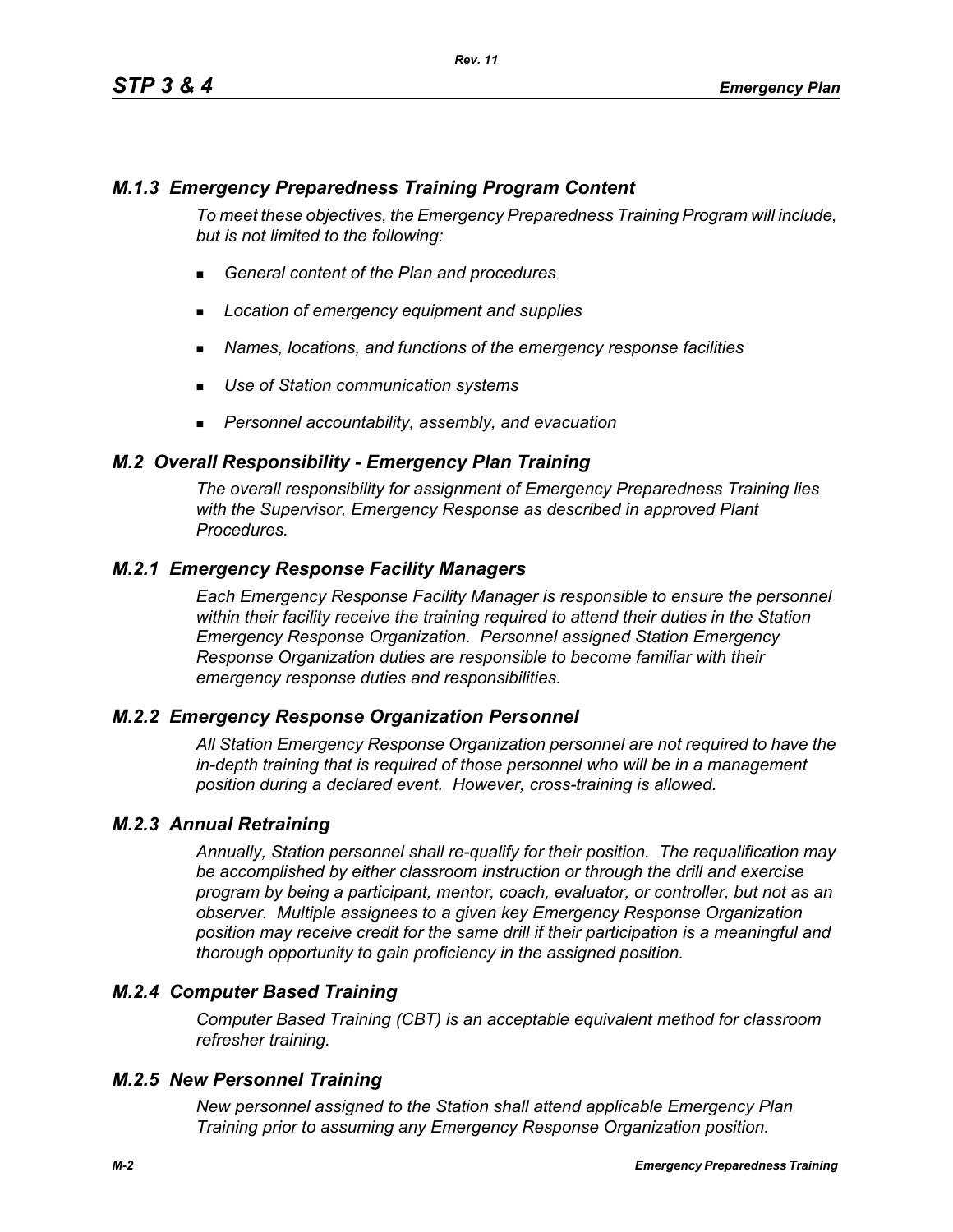# *M.3 Emergency Plan Training*

*Emergency Plan Training shall consist of in-depth knowledge in those areas where Emergency Response Organization personnel have specific duties and responsibilities in implementing the Emergency Plan. The training that each member of the Emergency Response Organization is required to have is provided in approved Plant Procedures. As a minimum, all Station Emergency Response Organization personnel shall receive Emergency Preparedness Initial training.*

- *M.3.1 Emergency Plan Training is developed as a joint effort between the Nuclear Training Department and the Emergency Response Division.*
- *M.3.2 Emergency Plan Training Program lesson plans are developed using applicable guidance from the systematic approach to training process.*
- *M.3.3 Formal training shall be subject to verification by examination. Examinations are derived from approved examination questions using the terminal and enabling objectives identified in the lesson plans.*

# *M.4 Specialized Emergency Plan Training Content*

#### *M.4.1 Specialized training shall be conducted to cover the following topics:*

- *Offsite Dose Calculations*
- *Emergency Communications*
- *ICS/ERFDADS/PICS Operation*
- *Offsite Field Teams*
- *Emergency Medical Care*

#### *M.5 Non-Emergency Response Organization Personnel Emergency Plan Familiarization*

*Station personnel not assigned Station Emergency Response Organization duties (non-essential personnel) shall be trained to respond to emergency alarms.*

## *M.6 Specialized Training Methods*

*Training for Station Emergency Response Organization personnel shall include formalized classroom training, examinations, or involvement in the Drill and Exercise Program. It is the intent of this training program to qualify Station Emergency Response Organization personnel in the requirements of the Station Emergency Plan and Procedures. Training is accomplished by two means of instruction.*